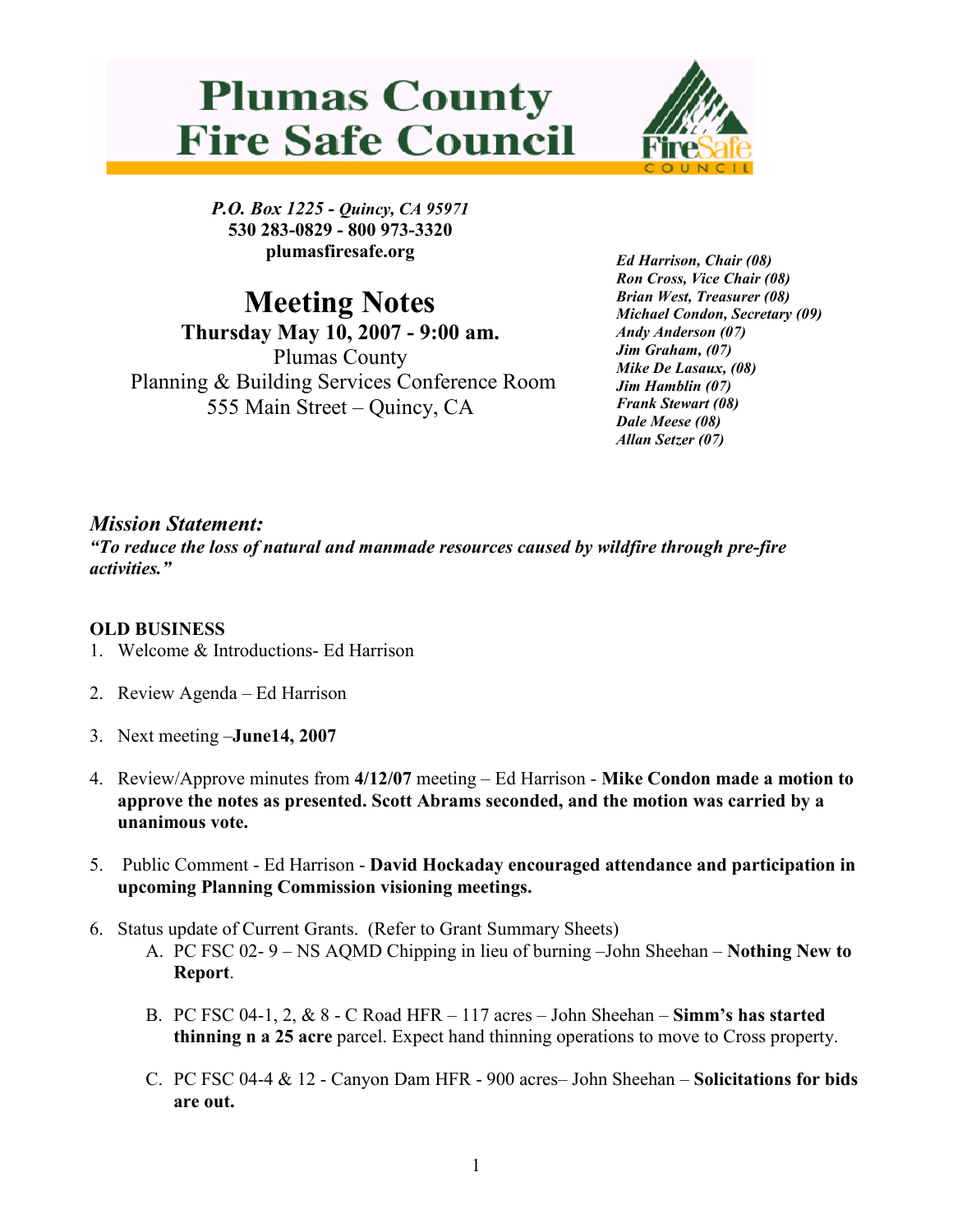- D. PC FSC 04-6 County Stewardship Proposal John Sheehan Nothing New to Report.
- E. PC FSC 06-7 PC FSC Council Coordination John Sheehan Grant proposals are still pending a decision for 4 Title III proposals. Awaiting a contract from PNF for the CA FSC Indian Valley HFR project. Work continues with website updates, sharing of firesafe information, press releases & associated grant activities.
- F. PC FSC 05-2  $\&$  6 Whitehawk HFR-121 acres John Sheehan Negotiations are in progress with the second bidder as the first one opted out.
- G. PC FSC 05-3 & 7 Greenhorn HFR 30 acres John Sheehan Prospectus expected to be out within the week and to close on 6/11/07.
- H. PC FSC 05-4 & 8 Grizzly Ck. HFR- 128 acres John Sheehan Contract awarded with work to begin soon after CDF approves permits.
- I. PC FSC 06-1  $\&8 -$  West Almanor Community Club HFR 11 acres -**John Sheehan** Work is 60% complete with operations expected to last 1-2 more weeks.
- J. PC FSC 03-1, 05-5, 06-2  $& 5$  Eastern Plumas HFR 175 acres John Sheehan There are currently landowner agreements with 20 property owners for 1767 acres. Mary Rutten, Wayland Resources Forester, was commended for project coordination and communications.
- K. PC FSC 06-3  $\&$  9 Massack HFR 160 acres -John Sheehan Prospectus expected to be out by June.
- L. PC FSC 06-4  $& 10 -$  Little Grass Valley HFR  $-111$  acres John Sheehan Soper-Wheeler is in the process of locating an operator.
- M. PC FSC 06-6 La Porte Pines HFR 75 acres -John Sheehan Working with the Feather River Ranger District to incorporate the limited private land into the public land analysis, treatment & contract
- N. PC FSC 07-1 Indian Valley HFR-200 acres CA FSC John Sheehan Awaiting final contract from USFS.
- O. PC FSC 07-2 La Porte Road HFR 100 acres CDF Prop 40 John Sheehan Contract with CDF approved & community outreach will begin the first of June.
- 7. Status update of Current Grant Proposals.
	- A. Indian Valley HFR-200 acres Title III Supervisors have met, but no decisions on which projects they will fund have been made yet.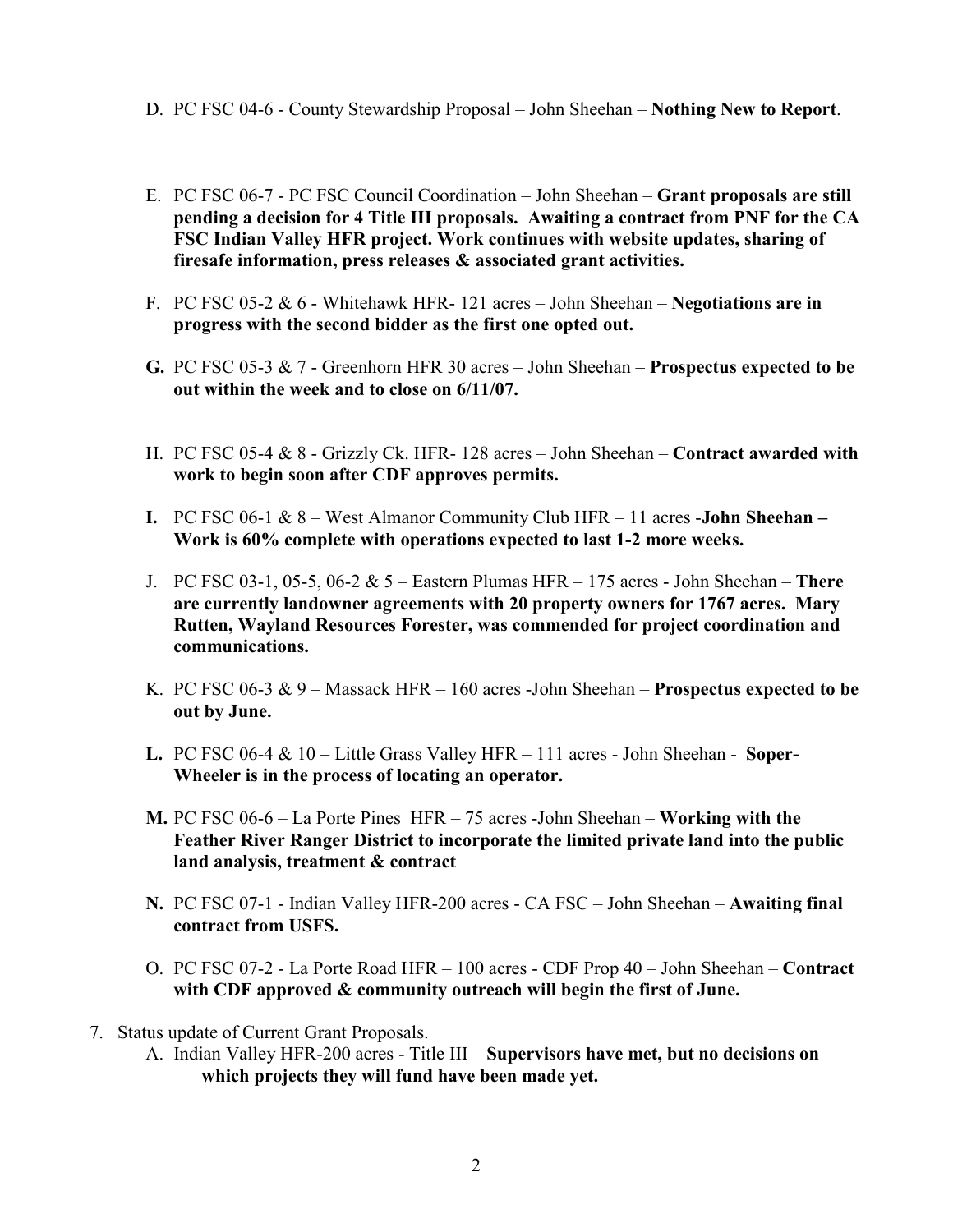- B. Elderly Disabled Defensible Space 75 Title III Supervisors have met, but no decisions on which projects they will fund have been made yet. PC FSC is still looking for other sources to fund the work.
- C. La Porte Road HFR 100 acres Title III This was pulled, as the RPF was funded in the Prop 40 project.
- D. PC FSC Coordination Title III Supervisors have met, but no decisions on which projects they will fund have been made yet. PC FSC is still looking for other sources to fund the work.
- E. C Road Right of Way Title III Supervisors have met, but no decisions on which projects they will fund have been made yet. PC FSC is still looking for other sources to fund the work.
- 8. HFQLG –HFR project overview/relation to communities' opportunities Project mapping integration involving USFS, CDF and Fire Safe Council - PNF's fuel reduction out year program of work – Allan Setzer – Nothing New To Report
- 9. Implementation of the Plumas County Community Wildfire Protection Plan (CWPP) Jim Graham – With vacancies in some key position in the Planning Department, there will be some delay in getting the revised Fire Safe Driveway code revision to the Board of Supervisors.
- 10. Committee report on recommendations for fuel reduction treatment areas of public lands around communities, beyond HFQLG. – Frank Stewart – Jason Moghaddas, Mt. Hough RD, is working on a map that reflects HFR projects, regardless of ownership. A coordination meeting will then need to be set up to get with the Plumas and Lassen Forests, industrial land owners, and PC FSC to look at strategies to fill the gaps.
- 11. Defensible Space on Public Lands Jason Moghaddas Nothing New To Report
- 12. PC FSC Board Select a Secretary Ed Harrison John Sheehan made a motion to nominate Mike Condon as a PC FSC Board Member. Mike De Lasaux seconded, and the motion was carried by a unanimous vote.

According to PC FSC By-Laws, only Board members can vote for to fill the positions of officers and the vote must be by a majority of the Board. Six of eleven Board members were present. Mike De Lasaux then nominated Mike Condon as Secretary, Brian West seconded. & the motion was carried by a vote of 6-0.

- 13. Secure Rural Schools Funding Frank Stewart Waiting signing of a budget bill.
- 14. CA FSC legislative issues Frank Stewart SB838, a bill to fund FSC's statewide, was placed in suspense on May 17, 2007 by the appropriations committee.